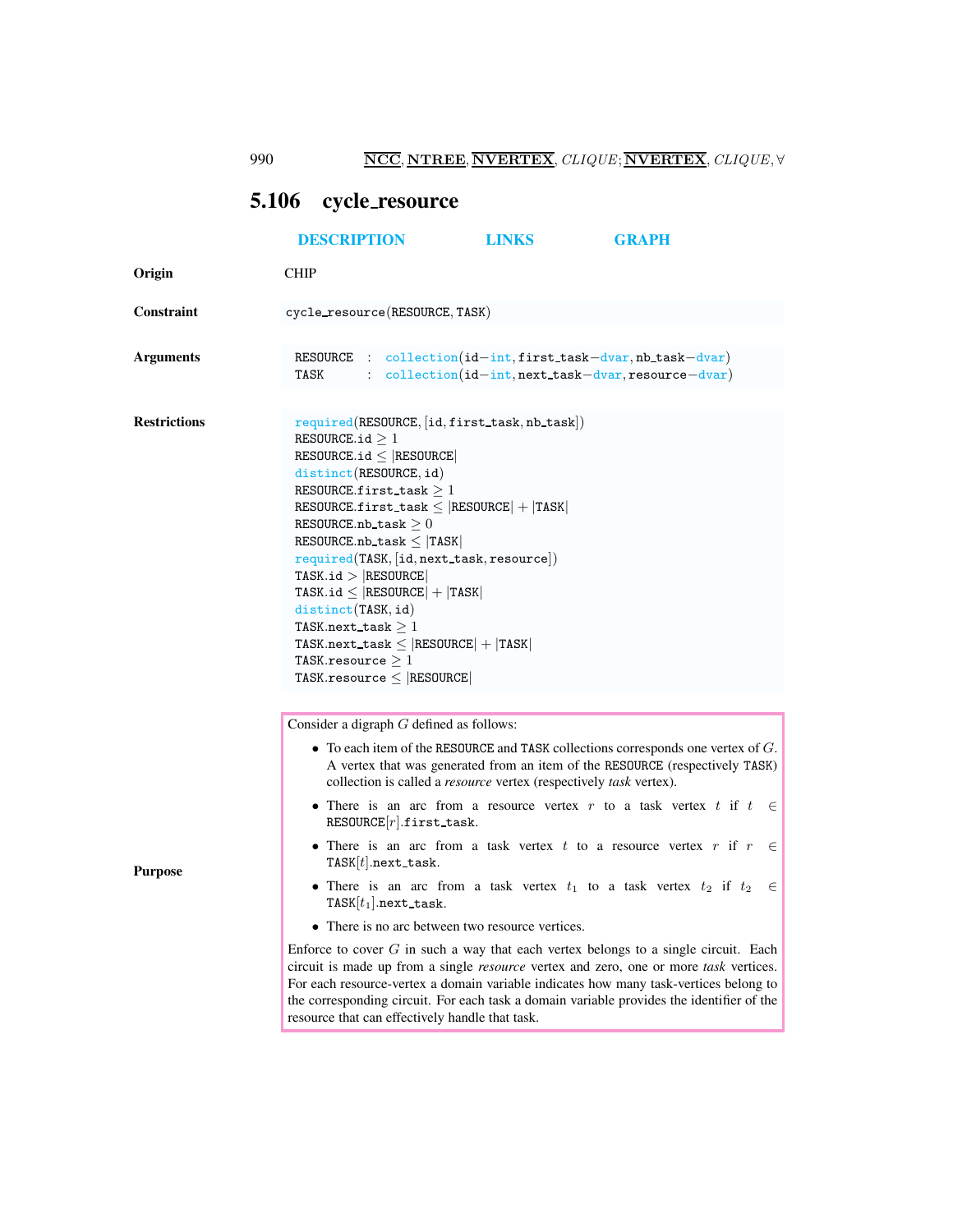## <sup>20030820</sup> 991

<span id="page-1-0"></span>

| Example      | ⊥u⊾<br>$\omega$ into table $\omega$ integrate $\upsilon$ ,<br>$\mathtt{id}-3$<br>first task $-8$ nb task $-2$ /<br>$id-4$ next_task - 7 resource - 1,<br>$id-5$ next_task - 4 resource - 1,<br>$id-6$ next_task - 3 resource - 3,<br>$id-7$ next task - 1 resource - 1,<br>$id-8$ next_task - 6 resource - 3 |  |  |
|--------------|--------------------------------------------------------------------------------------------------------------------------------------------------------------------------------------------------------------------------------------------------------------------------------------------------------------|--|--|
|              | The cycle_resource constraint holds since the graph corresponding to the vertices<br>described by its arguments consists of the following 3 disjoint circuits:                                                                                                                                               |  |  |
|              | • The first circuit involves the <i>resource</i> vertex 1 as well as the <i>task</i> vertices 5, 4 and 7.                                                                                                                                                                                                    |  |  |
|              | • The second circuit is limited to the <i>resource</i> vertex 2.                                                                                                                                                                                                                                             |  |  |
|              | • Finally the third circuit is made up from the remaining vertices, namely the <i>resource</i><br>vertex 3 and the <i>task</i> vertices 8 and 6.                                                                                                                                                             |  |  |
| Typical      | $ {\tt RESOURCE}  > 1$<br> TASK  > 1<br> TASK  >  RESOWRCE                                                                                                                                                                                                                                                   |  |  |
| Symmetries   | • Items of RESOURCE are permutable.                                                                                                                                                                                                                                                                          |  |  |
|              | • Items of TASK are permutable.                                                                                                                                                                                                                                                                              |  |  |
|              | • All occurrences of two distinct values in RESOURCE.id or TASK. resource can be<br>swapped.                                                                                                                                                                                                                 |  |  |
| <b>Usage</b> | This constraint is useful for some vehicles routing problem where the number of locations<br>to visit depends of the vehicle type that is actually used. The resource attribute allows<br>expressing various constraints such as:                                                                            |  |  |
|              | • The compatibility or incompatibility between tasks and vehicles,                                                                                                                                                                                                                                           |  |  |
|              | • The fact that certain tasks should be performed by the same vehicle,                                                                                                                                                                                                                                       |  |  |
|              | • The pre-assignment of certain tasks to a given vehicle.                                                                                                                                                                                                                                                    |  |  |
| Remark       | This constraint could be expressed with the cycle constraint of CHIP by using the follow-<br>ing optional parameters:                                                                                                                                                                                        |  |  |
|              | • The <i>resource node</i> parameter $[84, \text{page 97}]$ ,                                                                                                                                                                                                                                                |  |  |
|              | • The <i>circuit weight</i> parameter $[84, \text{page 101}]$ ,                                                                                                                                                                                                                                              |  |  |
|              | • The <i>name</i> parameter $[84, \text{page 104}]$ .                                                                                                                                                                                                                                                        |  |  |
| See also     | common keyword: cycle (graph partitioning constraint).                                                                                                                                                                                                                                                       |  |  |
| Keywords     | <b>characteristic of a constraint:</b> derived collection.                                                                                                                                                                                                                                                   |  |  |
|              | <b>constraint type:</b> graph constraint, resource constraint, graph partitioning constraint.                                                                                                                                                                                                                |  |  |
|              | final graph structure: connected component, strongly connected component.                                                                                                                                                                                                                                    |  |  |

 $\int$  id − 1 first\_task − 5 nb\_task − 3,

 $id - 2$  first\_task – 2 nb\_task – 0,

 $\setminus$ ,  $\setminus$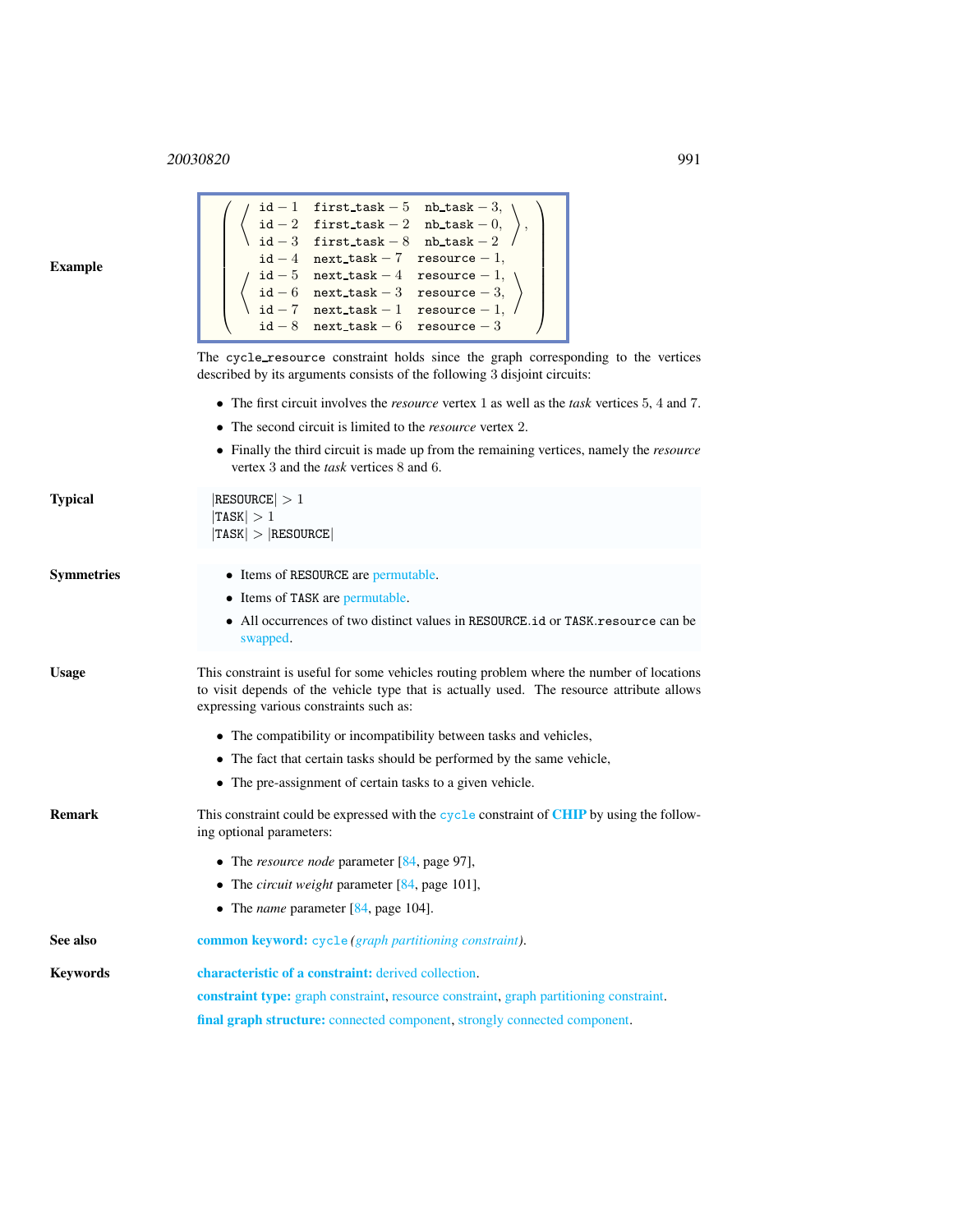Derived Collection col  $\sqrt{ }$  RESOURCE TASK−collection  $\sqrt{ }$  $\mathcal{L}$ index−int, succ−dvar, name−dvar  $\setminus$  $\vert$ ,  $\sqrt{ }$  $\overline{1}$  $\overline{\phantom{a}}$  $\overline{1}$  $\perp$  $\overline{\phantom{a}}$  $\overline{1}$  $\overline{1}$ item  $\sqrt{ }$  $\mathcal{L}$ index − RESOURCE.id, succ – RESOURCE.first\_task, name − RESOURCE.id  $\setminus$  $\vert$ , item  $\sqrt{ }$  $\overline{1}$  $index - TASK.id,$ succ – TASK.next\_task, name − TASK.resource  $\setminus$  $\overline{1}$ 1  $\mathbf{I}$  $\overline{1}$  $\mathbf{I}$  $\mathbf{I}$  $\overline{1}$  $\mathbf{I}$  $\mathbf{I}$  $\setminus$  $\begin{array}{c} \begin{array}{c} \begin{array}{c} \begin{array}{c} \end{array} \\ \end{array} \end{array} \end{array}$ Arc input(s) RESOURCE TASK Arc generator  $CLIQUE\rightarrow$ collection(resource\_task1, resource\_task2) Arc arity 2 Arc constraint(s) • resource\_task1.succ = resource\_task2.index  $\bullet$  resource\_task1.name = resource\_task2.name Graph property(ies)  $\bullet$  NTREE= 0  $\bullet$  NCC= |RESOURCE| • NVERTEX=  $|RESOWRCE|$  +  $|TASK|$ Graph class **ONE\_SUCC** For all items of RESOURCE: Arc input(s) RESOURCE\_TASK Arc generator  $CLIQUE \rightarrow$ collection(resource\_task1, resource\_task2) Arc arity 2  $Arc constraint(s) \qquad \bullet \text{ resource-task1}.\text{succ} = \text{resource-task2}.\text{index}$  $\bullet$  resource\_task1.name = resource\_task2.name  $\bullet$  resource\_task1.name = RESOURCE.id Graph property(ies)  $NVERTEX = RESOURCE.nb_t task + 1$ Graph model The graph model of the cycle resource constraint illustrates the following points: • How to differentiate the constraint on the length of a circuit according to a resource that is assigned to a circuit? This is achieved by introducing a collection of resources and by asking a different graph property for each item of that collection. • How to introduce the concept of name that corresponds to the resource that handles a given task? This is done by adding to the arc constraint associated with the cycle constraint the condition that the name variables of two consecutive vertices should be equal.

> Part (A) of Figure [5.234](#page-3-0) shows the initial graphs (of the second graph constraint) associated with resources 1, 2 and 3 of the **Example** slot. Part  $(B)$  of Figure [5.234](#page-3-0) shows the corresponding final graphs (of the second graph constraint) associated with resources 1, 2 and 3.

<span id="page-2-0"></span>